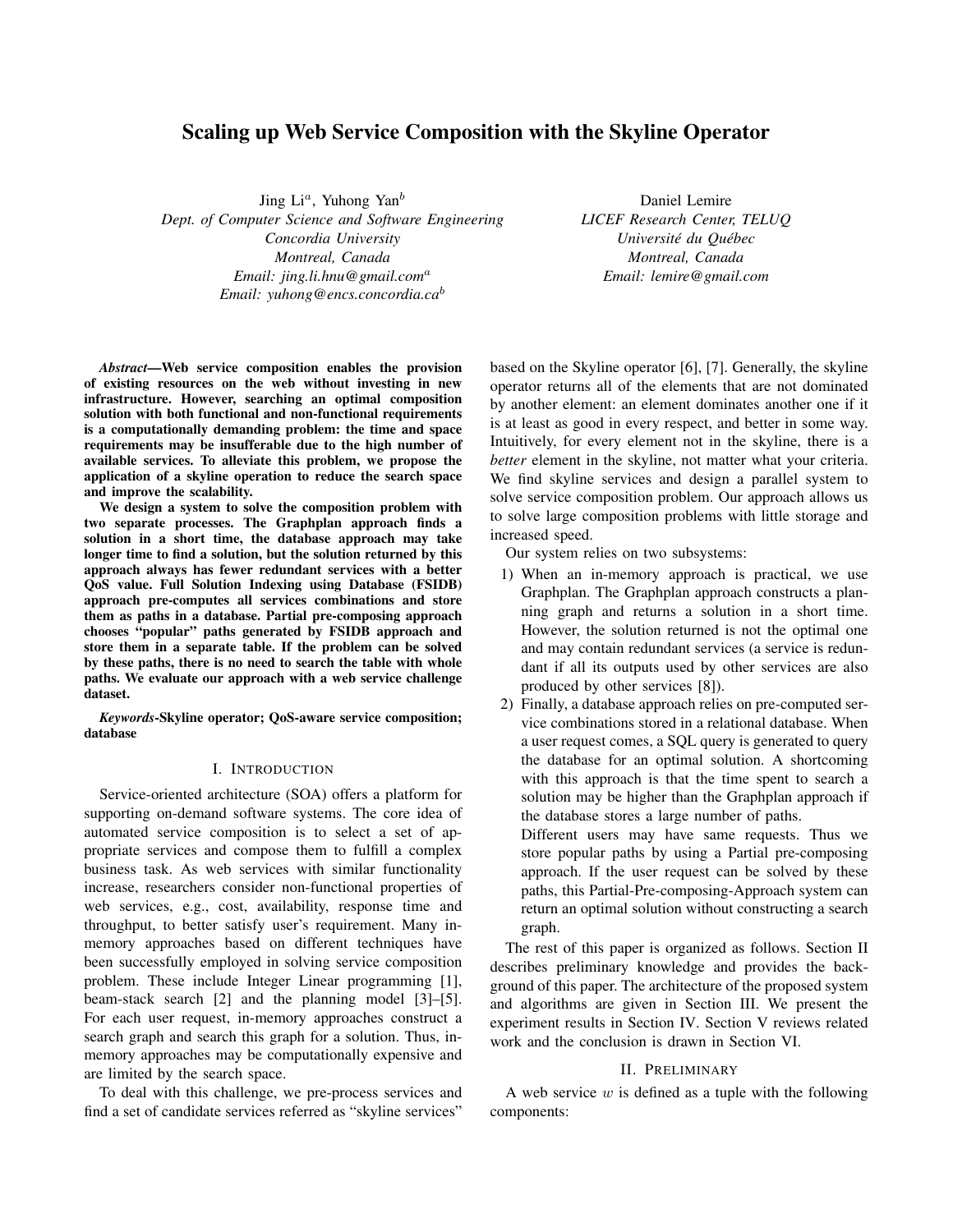- $w_{\text{in}}$  is a finite set of typed input parameters of w. A web service is invoked only when all its input parameters are satisfied.
- $w_{\text{out}}$  is a finite set of typed output parameters of w. We refer to the input and output types as *concepts*. OWL-S (Web Ontology Language for Web Services [9]) files are used to define relationships between services and concepts.
- $Q$  is a finite set of quality-of-service  $(QoS)$  values of w. The criteria for QoS are determined from users' constraints and preferences.

For illustrative purposes, we consider two criteria: response time  $(R)$  and throughput  $(T)$ . Response time is the interval between the arrival of the request and the beginning of delivery the response, it is a negative criterion, the higher the value, the lower the quality [10]. Throughput is the average rate of successful message delivered per time, it is a positive criterion, the higher the value, the higher the quality.

By convention, irrespective of whether it is a positive or negative criterion, we write  $Q_k(w_1) \geq Q_k(w_2)$  (resp.  $Q_k(w_1) > Q_k(w_2)$  if  $w_1$  is better or equal (resp. better) than  $w_2$  according to criterion  $Q_k$ . We say  $w_1$  dominates  $w_2$  on concept c denotes as  $w_1 \prec w_2$  if and only if  $w_1$  and  $w<sub>s</sub>$  have same output concept c,  $w<sub>1</sub>$  is as good or better in all criteria in Q and better in at least one criterion in Q.

*Definition 1:*  $w_1 \prec w_2 \Leftrightarrow Q_k(w_1) \geq Q_k(w_2) \quad \forall k \in$  $\{1, |Q|\}$  and  $\exists k \in \{1, |Q|\}$  such that  $Q_k(w_1) > Q_k(w_2)$ . Suppose W is a finite set of services,  $w_1$  and  $w_2$  are two services in  $W$ ,  $|Q|$  is the number of criteria.

Given a set of web services, the skyline services are the services that are not dominated by another other service. For example, Table I shows a list of services and their QoS values. Suppose they have the same output, according to Definition 1, we find a skyline set  $\{w_1, w_2\}$ ,  $w_3$  does not belong to the skyline set because it is dominated by  $w_2$ .

Table I

| service | response | throughput |
|---------|----------|------------|
| $w_1$   | 60       | 4000       |
| $w_2$   | 280      | 16000      |
| $w_3$   | 340      | 6000       |

We say that we have a QoS-aware service composition problem when we must combine several web services to satisfy both the functional requirements and the QoS constraints. We must aggregate the criteria from the various services. Services can be invoked in sequence one after the other  $(w_1; w_2)$ , especially when the output of the first web service is needed for the second one. We can also invoke the services in parallel  $(w_1||w_2)$  [11], when there is no dependencies between them. Any actual web service combination can be described as a collection of sequential calls and parallel calls. The overall response time and throughput of the service composition process can be calculated as follows:

$$
R(w_1; \dots; w_n) = \sum_{i=1}^n R(w_i),
$$
 (1)

$$
R(w_1||\cdots||w_n) = \max\{R(w_1),\ldots,R(w_n)\},\qquad(2)
$$

$$
T(w_1; \dots; w_n) = \min\{T(w_1) \dots, T(w_n)\},\tag{3}
$$

$$
T(w_1||\cdots||w_n) = \min\{T(w_1)\ldots,T(w_n)\}.
$$
 (4)

A web service composition problem can be represented by a tuple with the following components:

- $S$  is a finite set of services.
- $\bullet$   $C_{\text{in}}$  is a finite set of typed input parameters.
- $C_{\text{out}}$  is a finite set of typed output parameters.
- $Q$  is a finite set of quality criteria.

We use plug-in matching degree to match services: two services can be connected if the input of a service is a subset of the output of the other service. This semantic model, borrowed from [12], is consistent with many proposed web service composition approaches, e.g., [13]–[15].

#### III. ARCHITECTURE AND ALGORITHM

In this section, we present the framework of proposed system and algorithms.

Figure 1 illustrates an architecture overview of our system. "Web Service Repository" is a searchable repository which contains all services information. We find skyline services provided by the service repository. For each concept, we find a skyline service set among its parent services, services in this set do not dominant by each other in terms of response time and throughput. The initialization process takes user request and skyline services as inputs of the system. We use two processes to find satisfying solutions separately, a chosen solution is sent back to the user.

The searching approach plays an important role in this system. The Graphplan and database approach search solutions separately.

The Graphplan approach first constructs a planning graph from the initial states (provided in the user request). Layers of the planning graph form an alternative sequence of proposition layers  $P_i$  and action layers  $A_i$ . P layers contain concepts and A layers contain services. If the inputs of service w are satisfied in  $P_i$  layer, w can be added in  $A_i$ layer and its outputs are added in  $P_{i+1}$  layer. The graph construction stops when the goals are contained in the graph or no more services can be added in action layers. If the goals are not contained in the planning graph, the problem can not be solved. If the goals are contained in this graph, a backward search phase is carried out to find a solution. The Graphplan approach is an in-memory approach and can only work when data fits in RAM. Besides, the planning graph is constructed based on the initial states and goal, to solve N different user requests,  $N$  planning graphs are constructed, this is time consuming.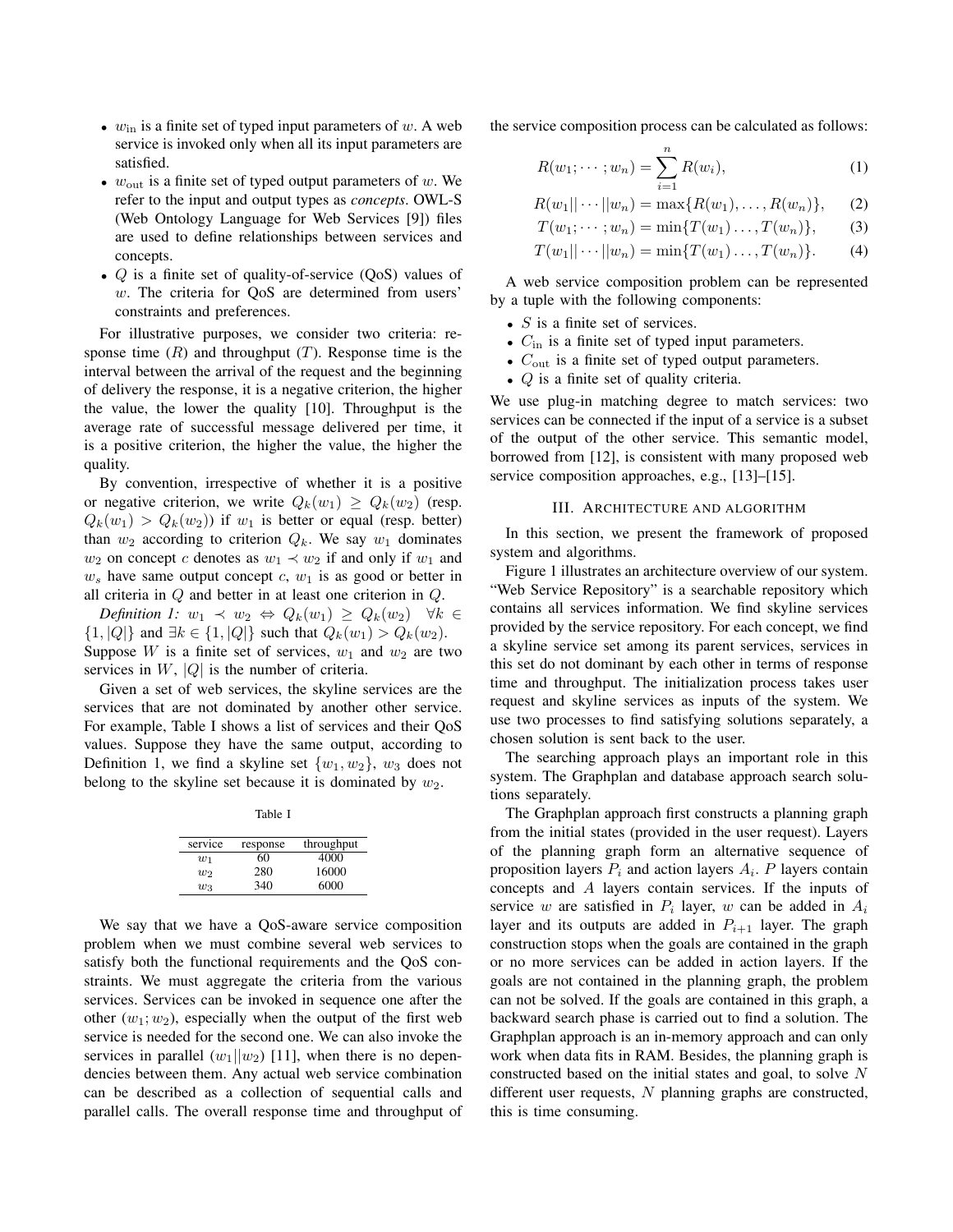

Figure 1. Architectural Overview.

The database approaches can find an optimal solution with fewer redundant services. With FSIDB approach, we generate all possible service combinations as paths and store them in a relational database. Then, when the user request comes, we compose SQL statements to query the database for paths which meet user's requirements. This approach may spend longer time in searching compared with the Graphplan approach. As different users may have same request, we user Partial pre-composing approach to pick popular paths and store them in a table (Partial Path Set). If the user request can be solved by these paths, this approach may return a solution in a very short time.

# *A. FSIDB approach*

This approach is originally proposed in our previous work [16], in this paper, we pre-process services with skyline operators and alter the schema of the database, as a result, the searching speed increases. The information of services such as name, inputs, outputs and QoS values are stored in "Skyline Service Information" table. "Automated Path Computing Engine" computes all service combinations and store them as paths in "Path" table. Similarly, "Automated QoS Computing Engine" calculates the corresponding QoS value of each path and store this value in the database. Services used in each path are recorded with their layers in "UsedService" table.

Algorithm 1 *PathsBuild* repeatedly generates paths with multiple services (line 3), this process ends when no more paths can be generated (line 5).

| <b>Algorithm 1</b> PathsBuild                              |  |
|------------------------------------------------------------|--|
| <b>Input:</b> $SR$ : skyline service repository;           |  |
| <b>Output:</b> <i>pathsSet</i> : a set of paths;           |  |
| 1: $i \leftarrow 2$ ;                                      |  |
| $2:$ repeat                                                |  |
| 3: $pathsSet \leftarrow pathsSet \cup MulPathSetBuild(i);$ |  |
| 4: $i \leftarrow i+1$ ;                                    |  |
| 5: <b>until</b> $(MulPathSetBuild(i) = \phi)$ ;            |  |

Algorithm 2 *MulPathSetBuild* creates new paths with multiple services. The number of generated paths decides the path id of the first created path in this set(line 12). For each service ws in skyline service repository SR and service  $srv$ <sub>M</sub> in path pathM, if Algorithm 3 returns false (line 16), we create a new path  $path$  by connecting them together (line 19). The order of services in path is calculated in Algorithm 5 (line 20).

Algorithm 3 *CheckRedundant* checks whether or not service  $ws$  can connect with path  $pathM$ . If  $ws$  is a skyline service of *pathM* and provides part of inputs for *pathM*, and ws is not contained in pathM, ws can connect with pathM.

Algorithm 4 *CreatePath* creates a new path path by connecting service  $ws$  and path  $pathM$  together. The inputs of services in this new path can be provided by either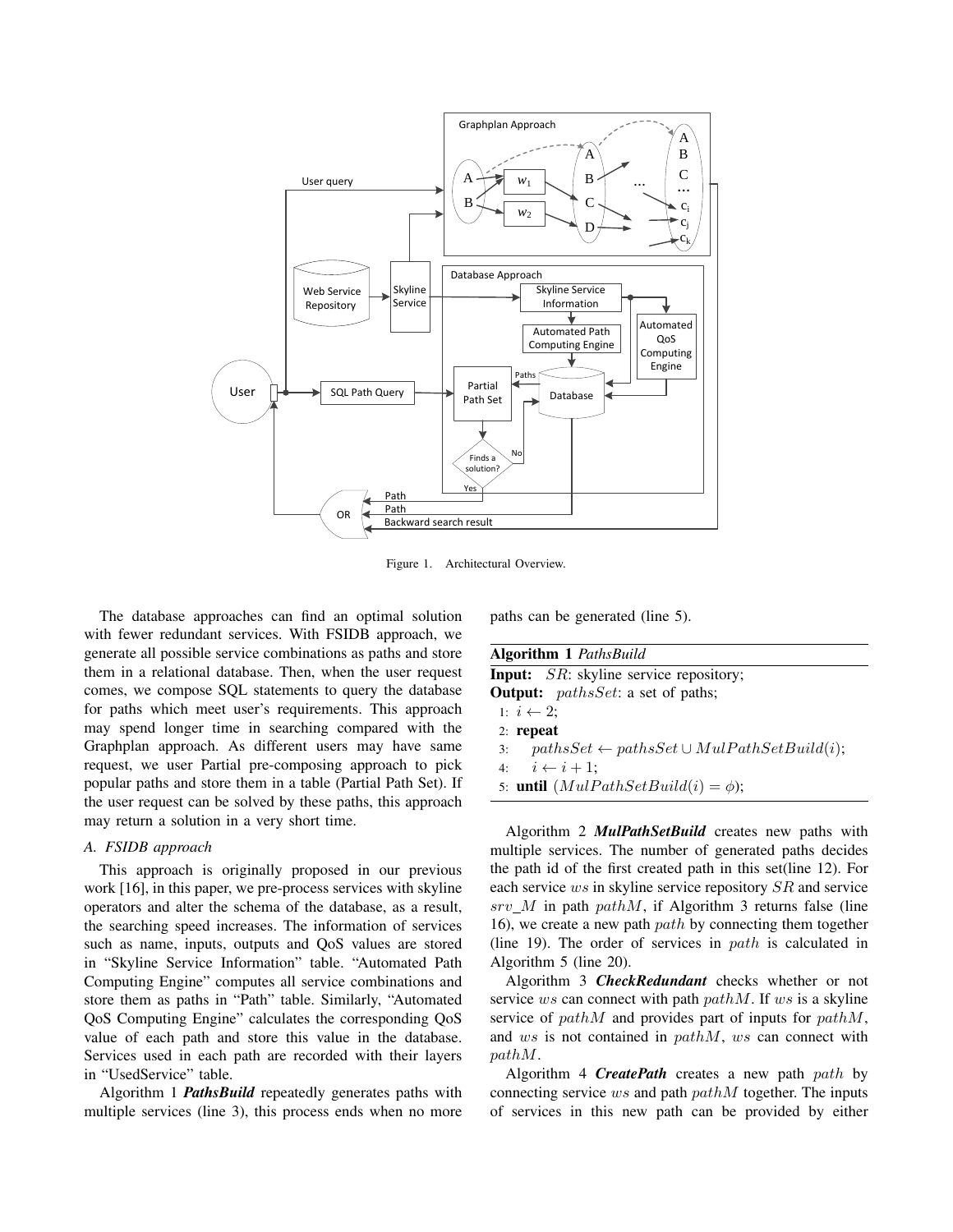Algorithm 2 *MulPathSetBuild(i)*

**Input:**  $SR$ ,  $mulPathSets(i-1)$ ; **Output:**  $multBets(i):$  a set of paths with i services; 1: if  $i = 2$  then 2: counter  $\leftarrow$  1 3: for each service  $srv$  in  $SR$  do 4: **for** each service ws in srv.skyline **do** 5:  $path \leftarrow createPath(ws, srv, counter, 1)$ 6: writeService(ws, pathM, path, 1) 7:  $mulPathSets(i) \leftarrow mulPathSets(i) \cup path$ 8: counter  $\leftarrow$  counter  $+1$ 9: end for 10: end for 11: else 12: counter  $\leftarrow$  pathsSet.size 13: for each service  $ws$  in  $SR$  do 14: **for** each path pathM in  $multPathsets(i - 1)$  do 15: **for** each service  $srv$  *M* in  $PathM.ws$  **do** 16: **if**  $!checkRedundant(ws, pathM)$  then 17:  $layer \leftarrow layer \space of \space srv \space M$ 18:  $counter \leftarrow counter + 1$ 19:  $path \leftarrow$  $createPath(ws, pathM, counter, layer)$ 20: writeService(ws, pathM, path, layer) 21:  $mulPathSets(i) \leftarrow mulPathSets(i) \cup$ path  $22:$  end if 23: end for 24: end for 25: end for 26: end if 27: return  $mulPathSets(i)$ 

Algorithm 3 *CheckRedundant(*ws, pathM*)*

Input: ws, pathM; Output: flag; 1:  $flag \leftarrow false$ 2: if  $ws \nsubseteq srv\_M.skyline$  then 3:  $flag \leftarrow true$ 4: end if 5: if  $ws \subset pathM.ws$  then 6:  $flag \leftarrow true$ 7: end if 8: if  $ws.out \not\subset pathM.in$  then 9:  $flag \leftarrow true$ 10: end if 11: return flag

inputs of path or outputs of services in preceding layers. The response time  $resp$  and throughput thp of path are calculated according to Equation ( 1)- Equation ( 3).The order of service layers of path is decided by Algorithm 5.

| <b>Algorithm 4</b> CreatePath                    |
|--------------------------------------------------|
| <b>Input:</b> ws, pathM, counter, layer;         |
| <b>Output:</b> $path:$ a new created path;       |
| 1: create a new path $path$                      |
| 2: $pathID \leftarrow counter$                   |
| 3: $path.in \leftarrow ws.in \cup pathM.in$      |
| 4: $path.in \leftarrow path.in \setminus ws.out$ |
| 5: $path.out \leftarrow ws.out \cup pathM.out$   |
| 6: if $layer = 1$ then                           |
| $resp = pathMresp + wsresp$<br>7:                |
| 8: <b>else</b>                                   |
| 9:                                               |
| if $ws.resp > srv_M.resp$ then<br>10:            |
| $diffResp = wsresp - srv_Mresp$<br>11:           |
| else<br>12:                                      |
| $diffResp = 0$<br>13:                            |
| end if<br>14:                                    |
| $resp = pathMresp + diffResp$<br>15:             |
| $16:$ end if                                     |
| 17: if $ws.thp > srv$ M.thp then                 |
| $thp = srv$ M.thp<br>18:                         |
| $19:$ else                                       |
| $thp = ws.thp$<br>20:                            |
| $21:$ end if                                     |
| 22: $return$ $path$                              |

Algorithm 5 *WriteService* decides the order of services in the newly created path path. If service ws is added in front of pathM (line 1), ws is added as the first layer of path (line 2), service layers (from 1 to  $k$ ) of pathM are added as layers (from 2 to  $k + 1$ ) of path (line 3-4). If ws is not added in front of pathM, layers from 1 to k of pathM are added into path as layers from 1 to  $k$  (line 7-8), then we check in which layer service ws should be added and add it into path (line 9-10).

# *B. Partial Pre-composing Approach*

In reality, different users may have same requests, in this approach, firstly, we pick  $N$  popular user requests, then, for each request, we find the path (generated and stored by FSIDB approach) which solves the request and has best QoS value. We store these paths in table "Partial Path Set". Services which are not used by any of these paths are seen as non-candidate services and been pruned (RemovedServiceSet). To further decrease the number of used services, we find and remove services which are less used in "Partial Path Set". Also, we need to delete paths in "Partial Path Set" which use removed services  $(RemovedPathSet)$ . For each path in  $RemovedPathSet$ ,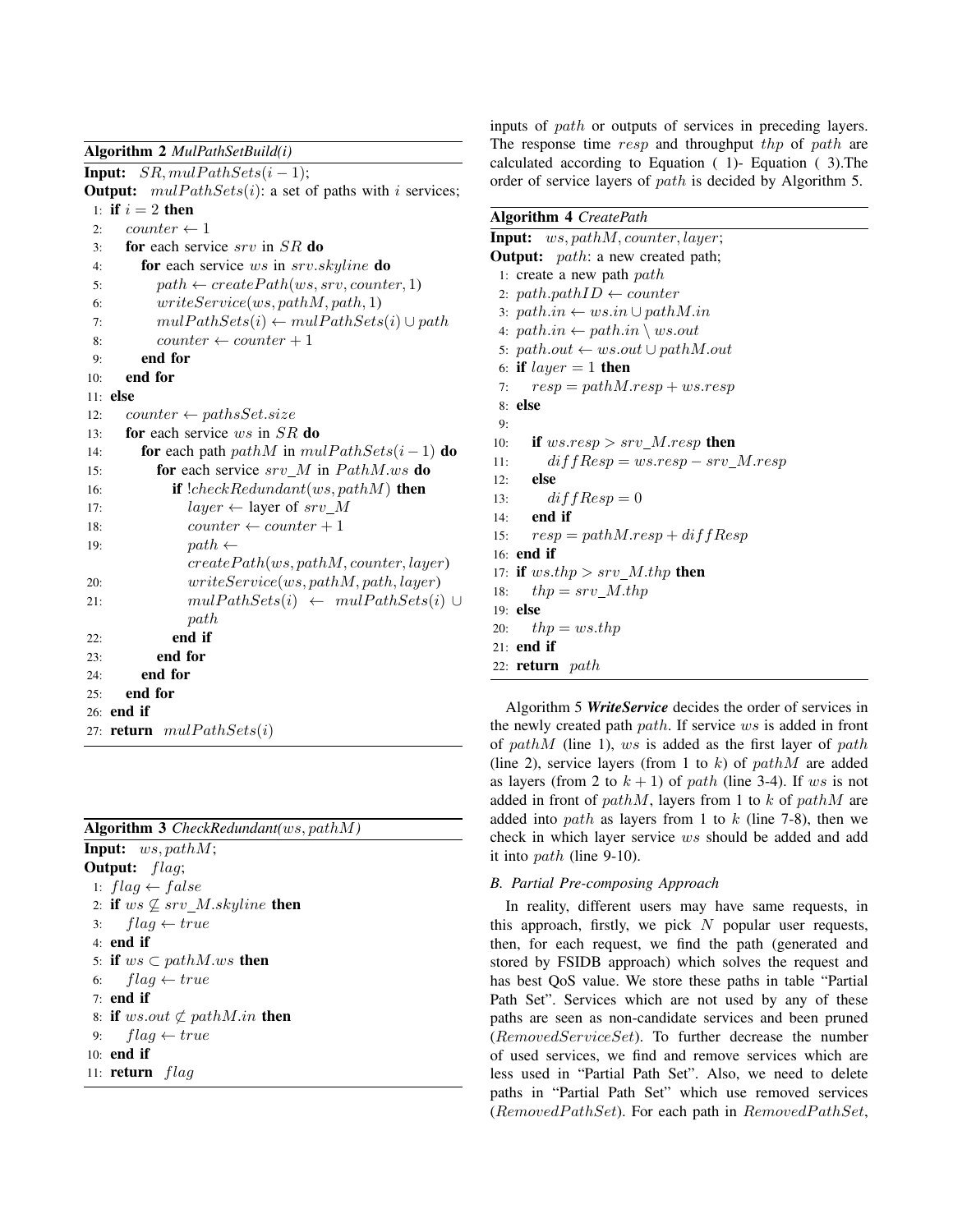|  |  | <b>Algorithm 5</b> WriteService |
|--|--|---------------------------------|
|--|--|---------------------------------|

|     | <b>Input:</b> $ws, pathM, path, layer;$                |
|-----|--------------------------------------------------------|
|     | <b>Output:</b> $path.ws$ ;                             |
|     | 1: if $layer = 1$ then                                 |
| 2:  | $path-layer(1).ws \leftarrow ws$                       |
| 3:  | for each service layer i of $pathM$ do                 |
| 4:  | $path layer(i + 1).ws \leftarrow pathM layer(i).ws$    |
| 5:  | end for                                                |
|     | $6:$ else                                              |
| 7:  | <b>for</b> each service layer i of $pathM$ <b>do</b>   |
| 8:  | $path layer(i).ws \leftarrow pathM-layer(i).ws$        |
| 9:  | <b>if</b> $i = layer - 1$ then                         |
| 10: | $path layer(i).ws \leftarrow path-layer(i).ws \cup ws$ |
| 11: | end if                                                 |
| 12: | end for                                                |
|     | $13:$ end if                                           |

we search the database for alternative solutions, if no such solution exists, this query is removed from "Partial Path Set". If alternative solutions exist, we pick the one with best QoS value and add it into "Partial Path Set". This process is described in details in Algorithm 6. inConcepts (resp. outConcepts) represents a set of input (resp. output) concept id, *PathSet* represents a set of remaining paths.

```
Algorithm 6 FindAlternativePaths
```
Input: PartialPathSet, RemovedServiceSet Output: PathSet;

```
1: RemovedPathSet \leftarrow Index scan on "Partial Path Set","usedservice" and "service"
  SELECT * FROM PartialPathSet WHERE pathid
  IN(SELECT pathid FROM usedservice WHERE ws id
  IN( SELECT ws_id FROM service WHERE ws_name
  IN ( 'RemovedServiceSet'))AND pathid IN (
  SELECT pathid FROM 'PartialPathSet'))
2: PathSet \leftarrow PartialPathSet \setminus RemovedPathSet
```
- 
- 3: for each path in  $RemovedPathSet$  do
- 4: AlternativePath  $\leftarrow$  index scan on table "path", "concept" and "usedservice" SELECT \* FROM path WHERE c\_in IN  $(inConcepts')$  AND c\_out like ' $\%outConcepts\%$ ' AND pathid NOT IN( SELECT pathid FROM usedservice WHERE ws id IN( SELECT ws id FROM service WHERE ws name IN ('RemovedServiceSet'))) ORDER BY QoS ASC LIMIT 1;
- 5: if  $AlternatePath \neq \phi$  then
- 6:  $PathSet \leftarrow PathSet \cup AlternativePath$
- 7: end if
- 8: end for
- 9: return PathSet

When a user request comes, if we can find a path from

"Partial Path Set" to solve the problem, there is no need to search the whole database.

#### *C. Graphplan Approach*

The Graphplan approach contains two stages: a forward expand stage constructs a planning graph and a backward search stage retrieves a solution. A planning graph contains two kinds of layers: the proposition  $(P)$  layers contain concepts and action (A) layers contain services. Layers of the planning graph form an alternative sequence of proposition layers and action layers. To construct this graph, first, we add user's initial states to  $P_0$  layer, then, search the service repository for services whose input concepts are all contained in  $P_0$  layer. These services are seen as available services and added into  $A_0$  layer. Add all concepts in  $P_0$ layer and outputs of services in  $A_0$  into  $P_1$  layer, so  $P_1$  is a superset of  $P_0$  layer. We loop the service repository and extend the planning graph layer by layer, this process ends when no more services can be added in action layer. If the goal can not be found in the planning graph, this means no solution exists in this composition problem, otherwise, a backward search phase is carried out to find a solution. The Backward search stage loops from the goal layer to the initial layer to extract a solution. To find a solution with the optimal QoS value, the Backward search stage needs to check all possible services' combinations, the complexity of this process is NP-complete.

# IV. EXPERIMENTAL RESULTS

In this section, we give the experimental results performed to evaluate the performance of the proposed mechanism. We implement our algorithms using Java platform.

We run experiments on a computer with the following configuration: 1) CPU: Intel Core i5-2400 at 3.10 GHz, 2) Mainboard: Intel C206, 3) Memory: 8 GB DDR3 SDRAM PC3-10600, 4) Hard drive: WD2500AAKX 250GB 7200 RPM 16 MB cache SATA, and 5) Operating system: Windows 7 professional 64-bit. We use MySQL 5.6 as the database. We run each experiment ten times to get the average wall-clock execution time. The relative standard error of the running time average is less than 5%.

### *A. Dataset*

We use the test generator program from the WSC-2009 web-service challenge [17] to generate five datasets and evaluate our work. Each dataset contains a WSDL file which is the repository of web services. An OWL file defines the matching parameters by their semantics. WSLA file describes QoS values of services. The number of services varies from 1000 to 9000, and the number of concepts varies from 3000 to 28000 accordingly. Each web service has around 10 input and 30-40 output concepts.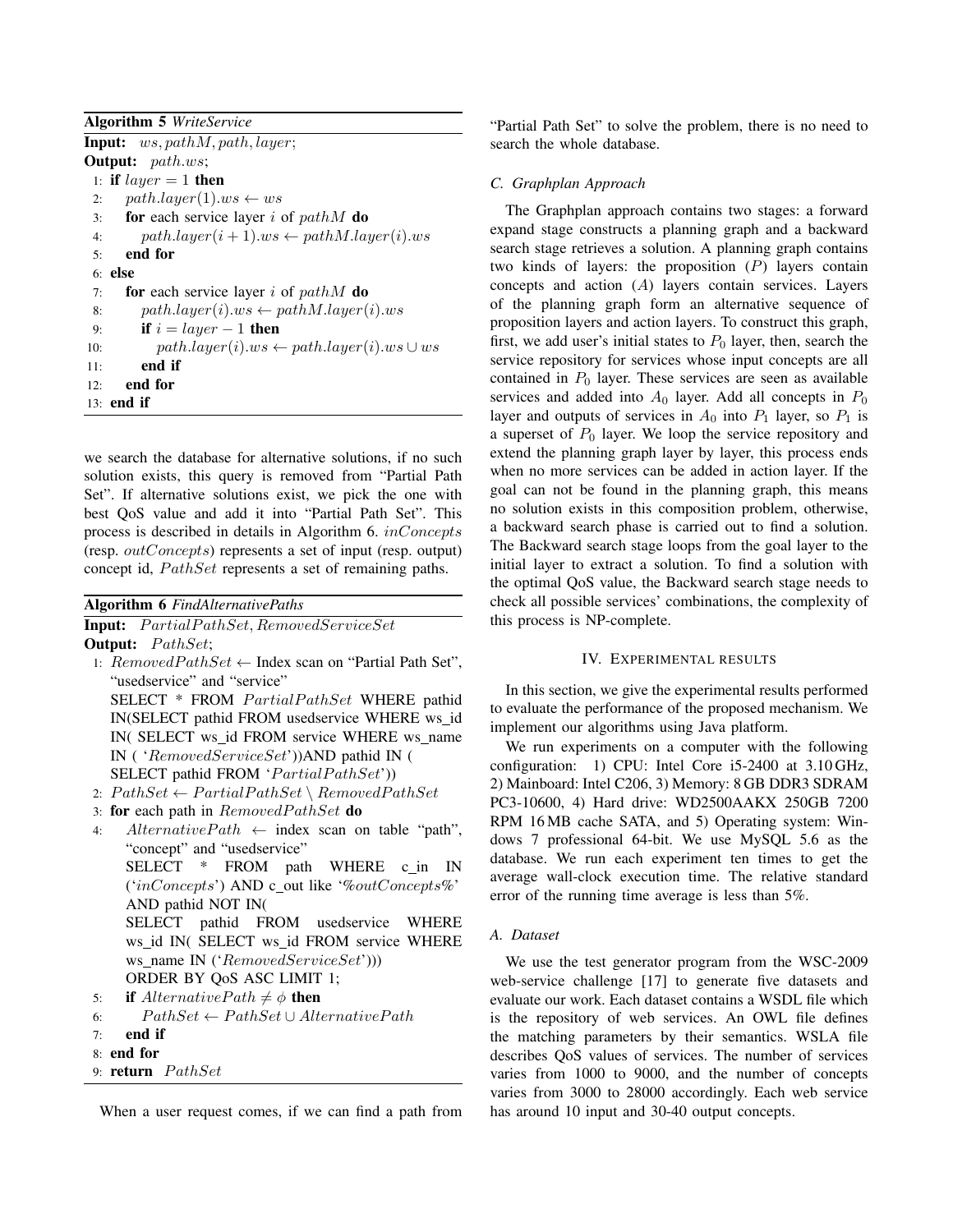

Figure 2. Time for web service composition search.

#### *B. Performance analysis*

We measure the average execution time spent to solve the composition problem, varying the number of services from 1000 to 9000. The experiment results are presented in Figure 2. Comparing the performance of Graphplan approach and FSIDB approach, we observe that Graphplan approach returns a solution in a shorter time than the FSIDB approach: on the largest dataset, it is three times as fast. Table II (resp. Table III) shows the results over solutions with optimal response time (resp. throughput). The row "#services" shows the number of services in the returned solution. Table II and table III show that, the FSIDB approach may return a solution with a better QoS value or fewer web services. In real system, redundant services in a solution cost more and spend time. In the path query stage of database approach, paths with redundant services always have smaller competitive as they may lead to a worse QoS value. The Partial pre-composing approach returns a solution in less than 1s.

In the partial pre-composing approach, we firstly pick 1000 queries from dataset 1 and find paths with either minimum response time or maximum throughput. We count how many times each service are used by these paths. Then, in each round, we delete services from "service repository" which are least used by these queries. If the solution of a query is deleted due to services removed from "service\_repository", we search the "path" table for alternative solutions. If no such solution exists, this query is removed. Figures 3 (resp. Figure 4) show the relationship between services and queries while fetching for paths with minimum response time (resp. throughput).

### V. RELATED WORK

There has been considerable volume of research on skyline analysis problem. Paper [6] firstly proposes to extend the database by a "skyline" operation. Two algorithms are proposed in this paper. The block-nested-loops algorithm compares each tuple with chose tuples and uses a *window* to store incomparable tuples. However, this method is time consuming since each tuple is compared with all the tuples in



Figure 3. Remaining queries with optimal response time.



Figure 4. Remaining queries with optimal throughput.

the window. The goal of the divided and conquer algorithm is to divide the dataset into partitions so each of the partition fits into the main memory. First, the dataset is divided into  $m$  partitions by a M-way partitioning method, then, this algorithm computes the skyline of each partition using a main-memory algorithm. The final skylines are obtained by a merging algorithm. Wang *et al.* propose a Skyline Space Partitioning (SSP) method to provide efficient processing of unconstrained skyline queries [18]. This method also belongs to grid partitioning method, in which, they map multidimensional data space to a tree structured P2P network. The number of visited nodes is reduced with this technology.

Vlachou [19] *et al.* propose an angle-based space partitioning scheme that can be used in parallel skyline. The angle space partitioning technique first maps the cartesian coordinate space to hyperspherical space, then the space is partitioned into  $N$  parts with an angular coordinate. The authors claim the number of returned local skylines is declined by applying this technology, so the amount of work in the merging stage is decreased.

In the Bitmap-based algorithm proposed in [7], each point is represented as a  $m$  bits vector,  $m$  is the number of points. This method may handle problems with multiple dimensions and is suitable to solve a problem with a small number of points. However, it is not suitable for dynamic datasets because a new bitmap is needed when a new point adds or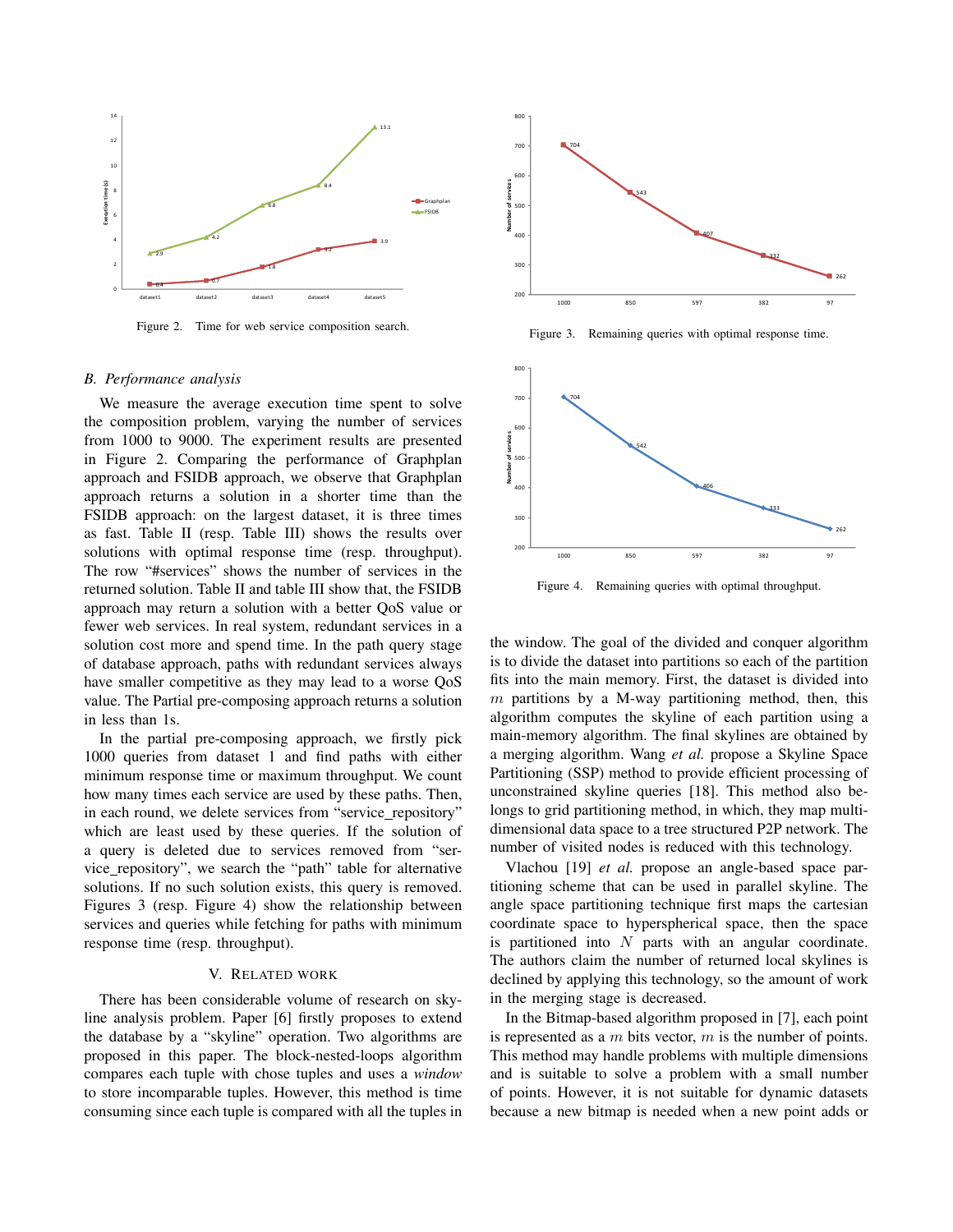| LALENDIRI NESULIS FURSION SULUNS WITH ULTIMAL NESI UNSETIME. |                                         |                 |          |          |          |                 |  |
|--------------------------------------------------------------|-----------------------------------------|-----------------|----------|----------|----------|-----------------|--|
|                                                              |                                         | <b>Testset1</b> | Testset2 | Testset3 | Testset4 | <b>Testset5</b> |  |
|                                                              | service                                 | 1020            | 3026     | 5045     | 7028     | 9052            |  |
|                                                              | concept                                 | 3100            | 9400     | 16000    | 22000    | 28000           |  |
| <b>FSIDB</b> approach                                        | #services                               |                 |          | 10       |          | 12              |  |
|                                                              | response time <sup><math>1</math></sup> | 760             | 1250     | 1080     | 600      | 1670            |  |
|                                                              | #services                               |                 |          | 12       | 10       |                 |  |
| Graphplan approach                                           | response time $\pm$                     | 760             | 1270     | 1330     | 1010     | 1980            |  |

Table II EXPERIMENT RESULTS FOR SOLUTIONS WITH OPTIMAL RESPONSE TIME.

1 response time (ms) as a QoS metric

Table III EXPERIMENT RESULTS FOR SOLUTIONS WITH OPTIMAL THROUGHPUT.

|                       |                         | <b>Testset1</b> | Testset2 | <b>Testset3</b> | <b>Testset4</b> | <b>Testset5</b> |
|-----------------------|-------------------------|-----------------|----------|-----------------|-----------------|-----------------|
|                       | service                 | 1020            | 3026     | 5045            | 7028            | 9052            |
|                       | concept                 | 3100            | 9400     | 16000           | 22000           | 28000           |
| <b>FSIDB</b> approach | #services               | 4               |          | 10              |                 | 12              |
|                       | throughput              | 3000            | 5000     | 2000            | 6000            | 4000            |
| Graphplan approach    | #services               | 4               | Q        | 10              | 10              |                 |
|                       | throughput <sup>1</sup> | 3000            | 4000     | 2000            | 5000            | 2000            |

<sup>1</sup> throughput (invocations per minute) as a QoS metric

disappears in the datasets. The index approach maps high dimensional points into single dimensional space by using a  $B^+$ -tree structure, this approach may find skyline points in batches [7].

Recently, researchers have applied skyline methods in solving web service composition problem to prune less competitive services and reduce space requirement. Alrifai *et al.* leverage skyline as a pre-process step before service composition to remove non-interesting candidates [20]. They use a hierarchical clustering method to find skyline services, the basic idea is to cluster services into  $k$  ( $k = 2,4,8,16...$ ) clusters and select one service from each cluster. A tree was built to represent the dominant relationships. When a composition request comes, they first consider only top service of each class, if the problem can not be solved, they proceed to the next level, repeat the process until a solution is found or the whole tree is searched. After that, they discuss how to increase services' potential so they can be included in composition applications. The one pass algorithm proposed in [21] enumerates and stores skyline service execution plans. However, non-candidates may be stored as the enumeration order is not restricted in this method. To avoid this problem, the authors further propose a dual progressive algorithm in which execution plans are enumerated according to their scores. Wu *et al.* use skyline technology in service selection area. First, an angle partitioning method is applied to partition the dataset and compute local skylines, then a merge method is applied to obtain global skylines [22]. Du *et al.* computes the composite service skyline in presence of QoS correlations [23]. In this paper, the authors combine pruning criteria with a min-heap to select skyline services. The efficiency of their approach is proved by experimental results.

### VI. CONCLUSION

Taking advantage of the skyline operator, we design a system to solve QoS-aware service composition problem. Skyline analysis prunes less competitive services and reduces computational space requirement. When a user request comes, our system uses Graphplan and database approach to find solutions with two separate processes. We use two processes because we want to give user backup solutions. In the Graphplan approach, a forward expand stage constructs a search graph and a backward search stage retrieves a solution. In the database method, we pre-compute service combinations as paths and store them in a relational database. FSIDB approach and Partial pre-composing approach belong to database approaches. Partial pre-composing approach chooses popular paths generated by FSIDB approach and store them in a separate table. Suppose the problem can be solved by these chosen paths, there is no need to search the table with whole paths. Compared with the Graphplan approach, the solution returned by FSIDB approach may contain fewer services with a better QoS value, but longer time needed. In future work, we will explore the extension of our work for multiple QoS criteria.

#### **REFERENCES**

- [1] L. Cui, S. Kumara, and D. Lee, "Scenario analysis of web service composition based on multi-criteria mathematical goal programming," *Service Science*, vol. 3, no. 4, pp. 280–303, December 2011.
- [2] H. Kil and W. Nam, "Efficient anytime algorithm for largescale qos-aware web service composition," *Int. J. Web Grid Serv.*, vol. 9, no. 1, pp. 82–106, Mar. 2013.
- [3] G. Zou, Y. Chen, Y. Xiang, R. Huang, and Y. Xu, "AI planning and combinatorial optimization for web service composition in cloud computing," in *Proceedings of the International Conference on Cloud Computing and Virtualization*, ser. CCV Conference 2010, 2010, pp. 28–35.